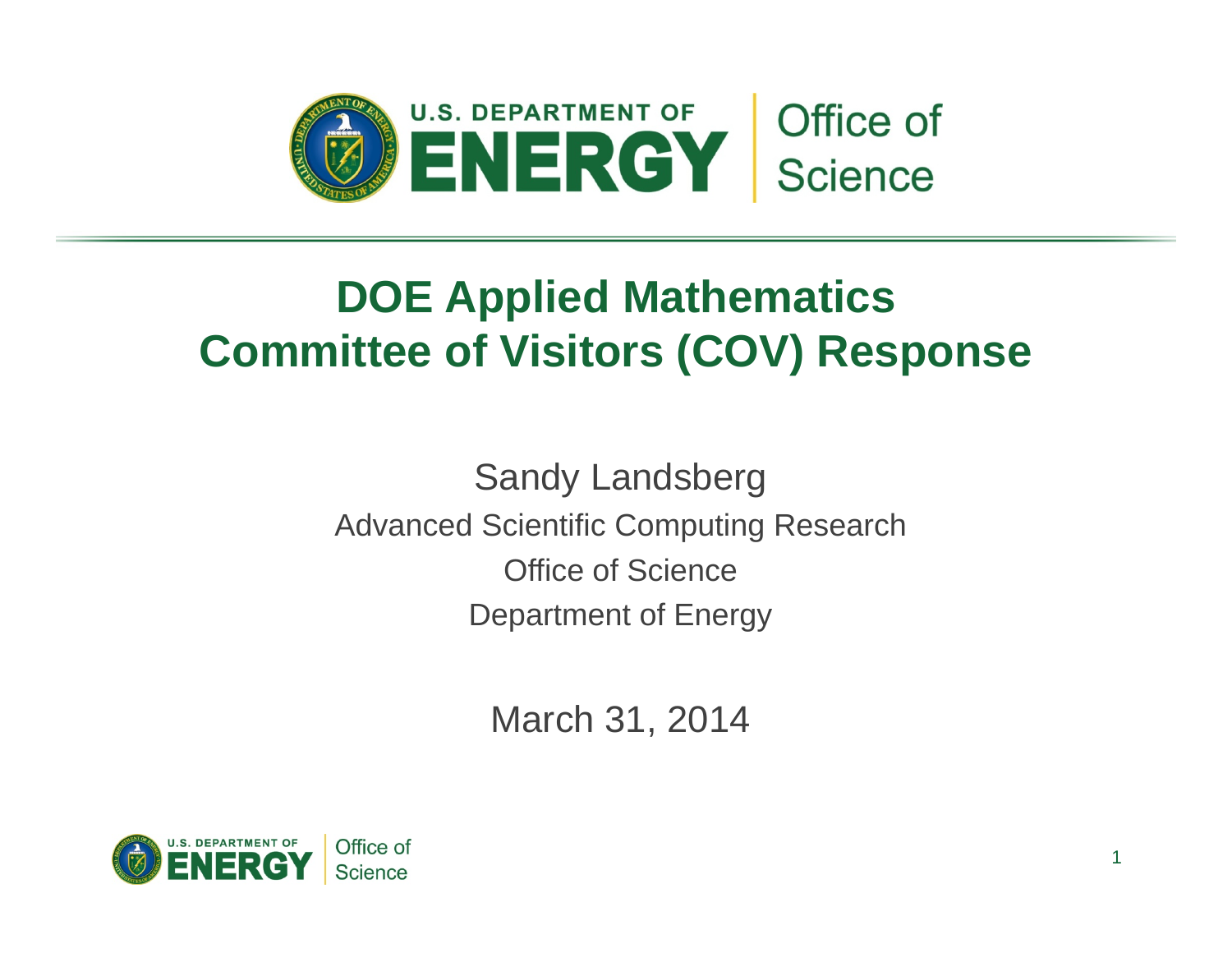## Applied Mathematics COV Members

- **Juan Meza** (Chair), Dean, School of Natural Sciences, University of California, Merced
- **Mary Ann Horn**, Program Director, Division of Mathematical Sciences, National Science Foundation
- **Padma Raghavan**, Director, Institute for CyberScience, Distinguished Professor of Computer Science and Engineering, The Pennsylvania State University
- **Homer Walker**, Professor, Mathematical Sciences Department, Worcester Polytechnic University
- **Alyson Wilson**, Associate Professor, Department of Statistics, North Carolina State University

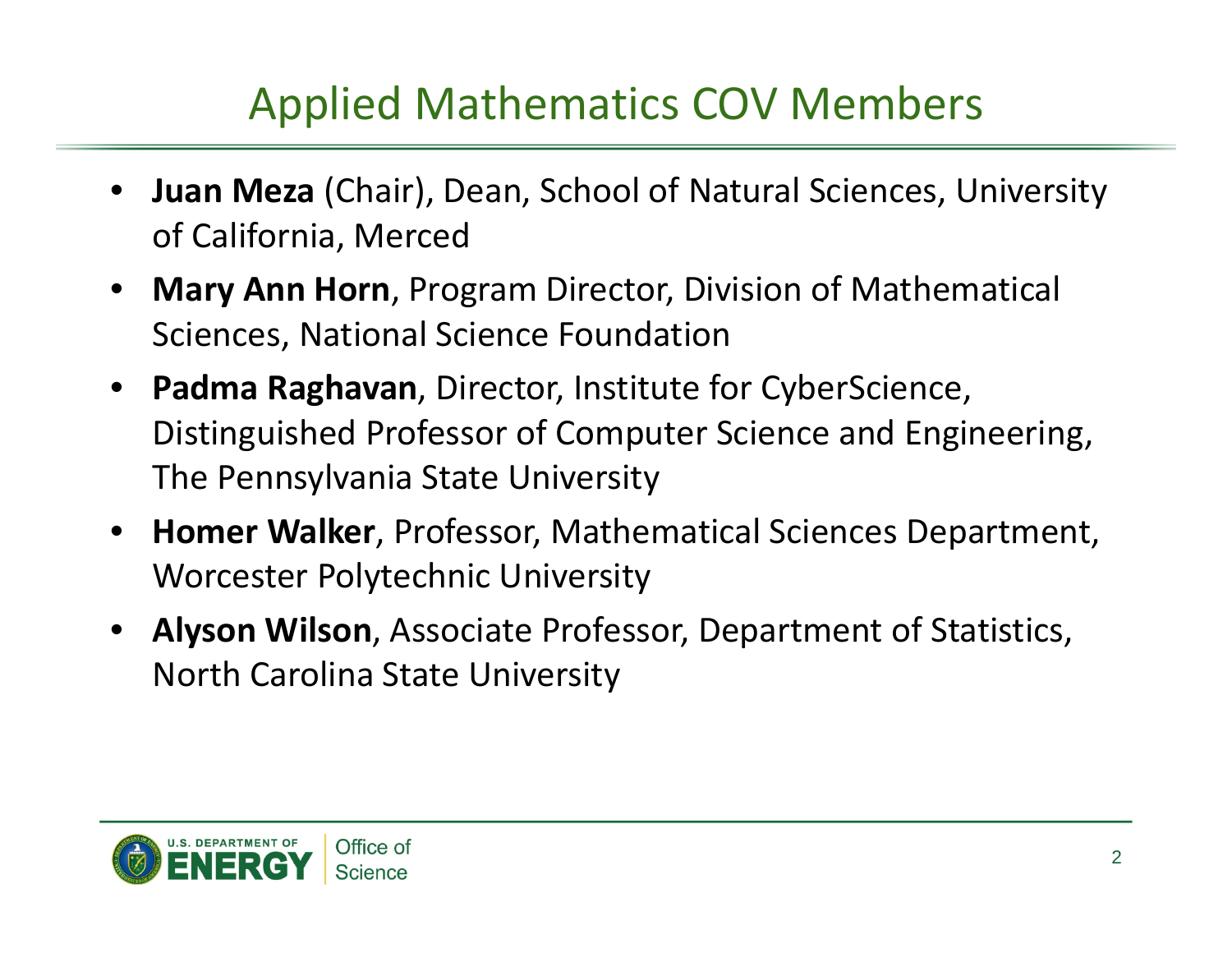# COV Summary Finding

- The Applied Mathematics Program is *highly effective* in its process to solicit, review, recommend, and document proposal actions.
- The Applied Mathematics *program managers* do an *excellent* job of monitoring all aspects of their portfolios.
- The overall *breadth and depth* of the Applied Mathematics portfolio is *excellent*.
- ASCR has <sup>a</sup> *long tradition* of supporting some of the *best applied math research* in the nation and also maintains an international leadership position in certain key mathematical areas.

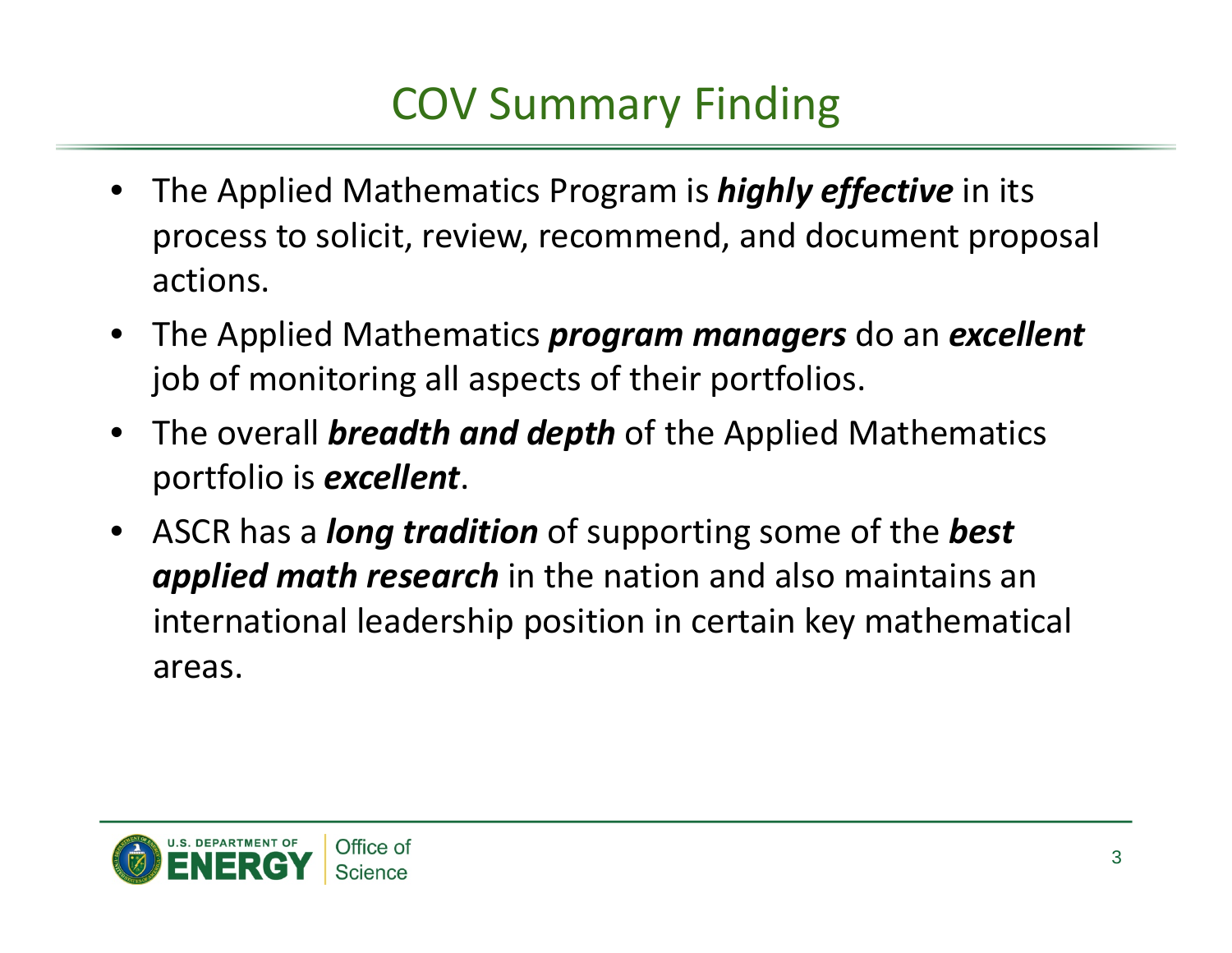## Applied Mathematics COV Charge

Assess the efficacy and quality of the processes used to:

- Solicit, review, recommend, and document proposal actions
	- 4 Recommendations
- Monitor active projects and programs
	- 2 Recommendations

Within the boundaries defined by the DOE mission and available funding, comment on how the award process has affected:

- The breath and depth of portfolio elements
	- 3 Recommendations
- The national and international standing of the program with regard to other applied mathematics research programs
	- 2 Recommendations

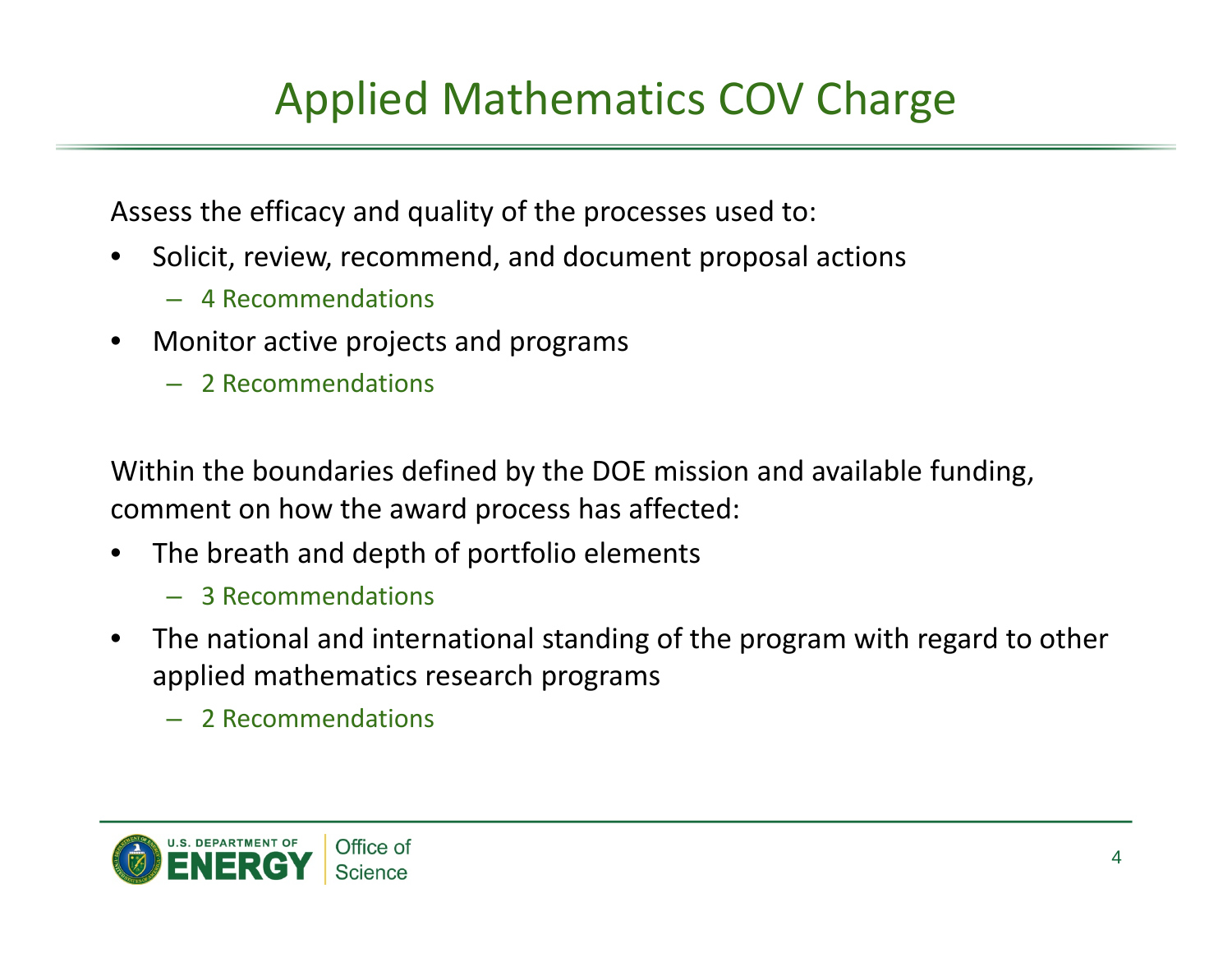### Solicit, review, recommend, and document proposal actions

### **COV Recommendation (1 of 4):**

• A significant number of new investigators have been funded by the program in recent years. The COV recommends that the program managers continue to look for ways to enhance the program's ability to attract new investigators, while seeking to maintain the overall excellence of the program.

### **Program Response:**

• ASCR will continue to look for ways to attract new investigators. Currently, ASCR attracts new investigators through participation at DOE workshops and professional conferences such as Society for Applied and Industrial Mathematics (SIAM). Outreach to other professional societies such as American Statistical Association (ASA) has recently been initiated. Another mechanism to enhance awareness for researchers unfamiliar with ASCR is through participation on ASCR review panels and electronic reviews. Enhancing ASCR webpages can also help better inform new investigators regarding the DOE Applied Mathematics program.

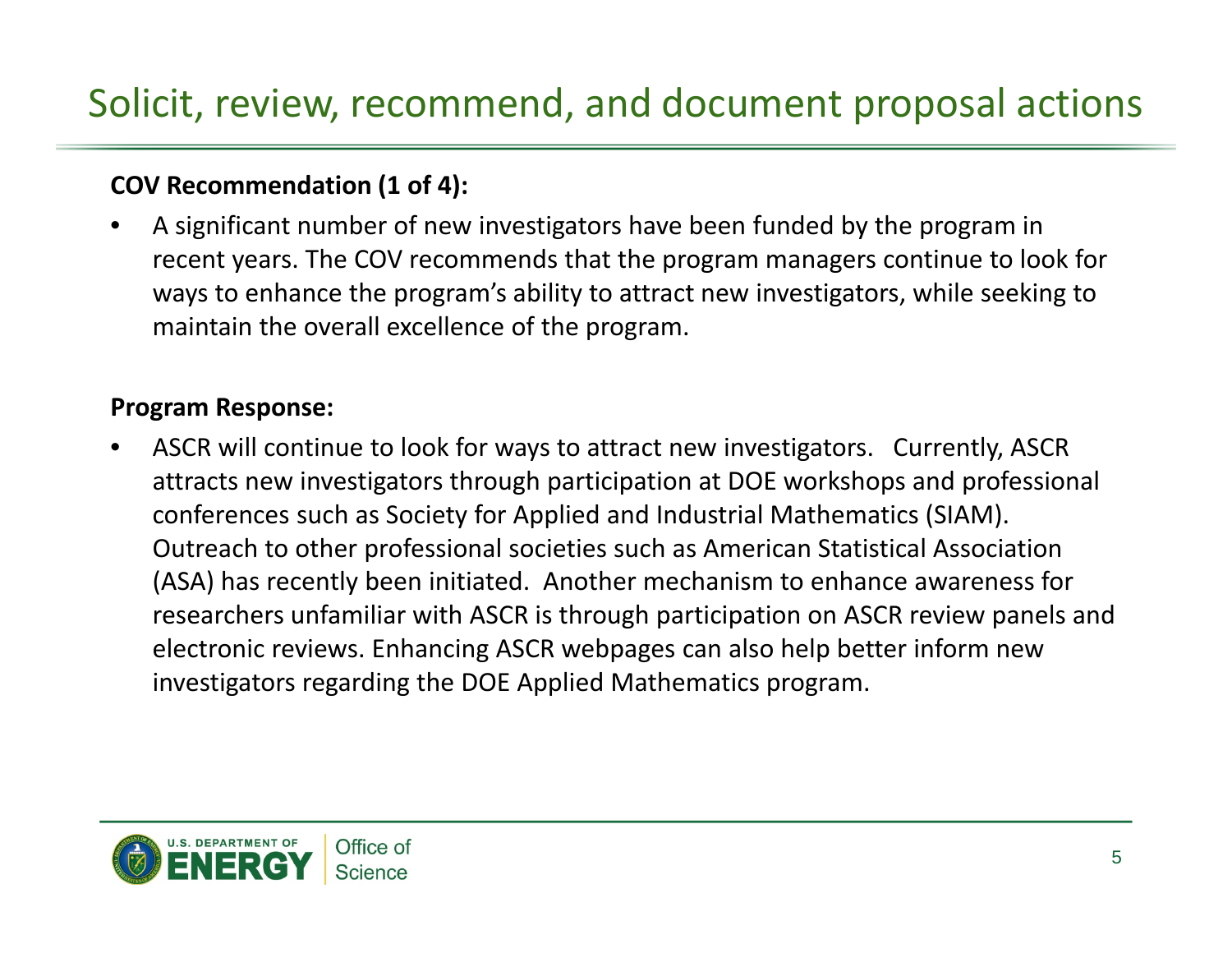### Solicit, review, recommend, and document proposal actions

### **COV Recommendation (2 of 4):**

• The COV recommends that program managers be allowed to travel as needed to scientific meetings. Communicating with the research community is essential to maintaining the program's vitality and is especially important to attracting new investigators to the program.

#### **Program Response:**

• ASCR agrees that program managers should travel to scientific meetings. Given that travel funds are limited, program managers provide <sup>a</sup> prioritized list of the conferences and technical meetings they would like to attend. ASCR senior management then manages the travel funds.

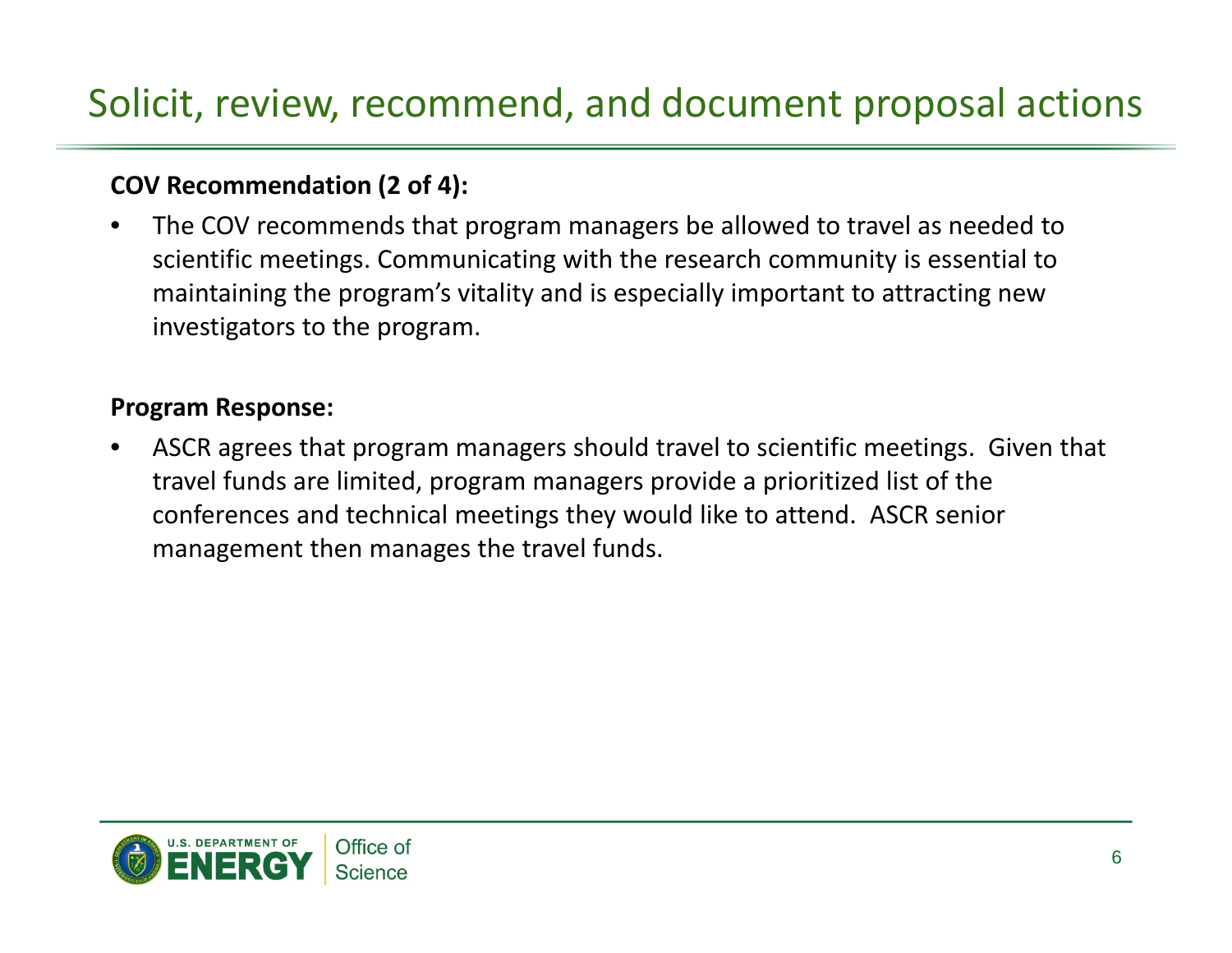## Solicit, review, recommend, and document proposal actions

### **COV Recommendation (3 of 4):**

• Regarding the CSGF program, the COV concurs with the 2011 report in recommending that the focus of the program be expanded and funding doubled over the next five years. The COV also recommends that the program remain within ASCR and not be moved to the National Science Foundation.

### **Program Response:**

• ASCR thanks the Committee for this comment.

### **COV Recommendation (4 of 4):**

• The COV recommends that award rates for Applied Mathematics Program solicitations be made publicly available. This information would be useful to prospective proposal submitters.

### **Program Response:**

• ASCR will update the Applied Mathematics web pages and provide this information for solicitations in 2013 and thereafter.

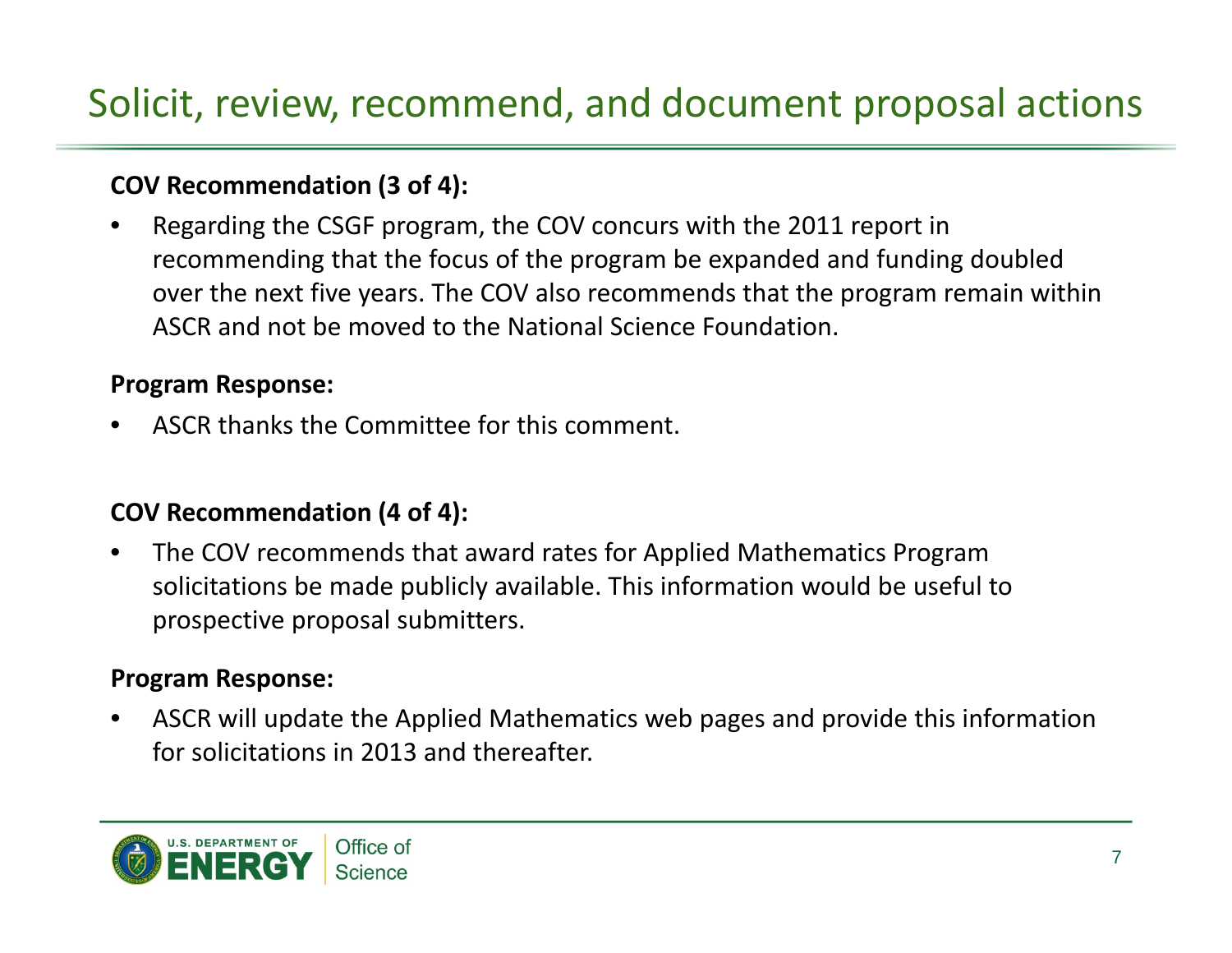### Monitor active projects and programs

### **COV Recommendation (1 of 2):**

• The COV recommends adding an annual center directors meeting in order to enhance linkages among the three Mathematical Multifaceted Integrated Capability Centers (MMICCs). The meetings could serve to highlight technical achievements and open problems could be shared to enable opportunistic collaborations. Additionally, it could serve as <sup>a</sup> forum to share lessons learned about effective center management.

### **Program Response:**

• ASCR agrees with this recommendation and will add an annual center directors' meeting.

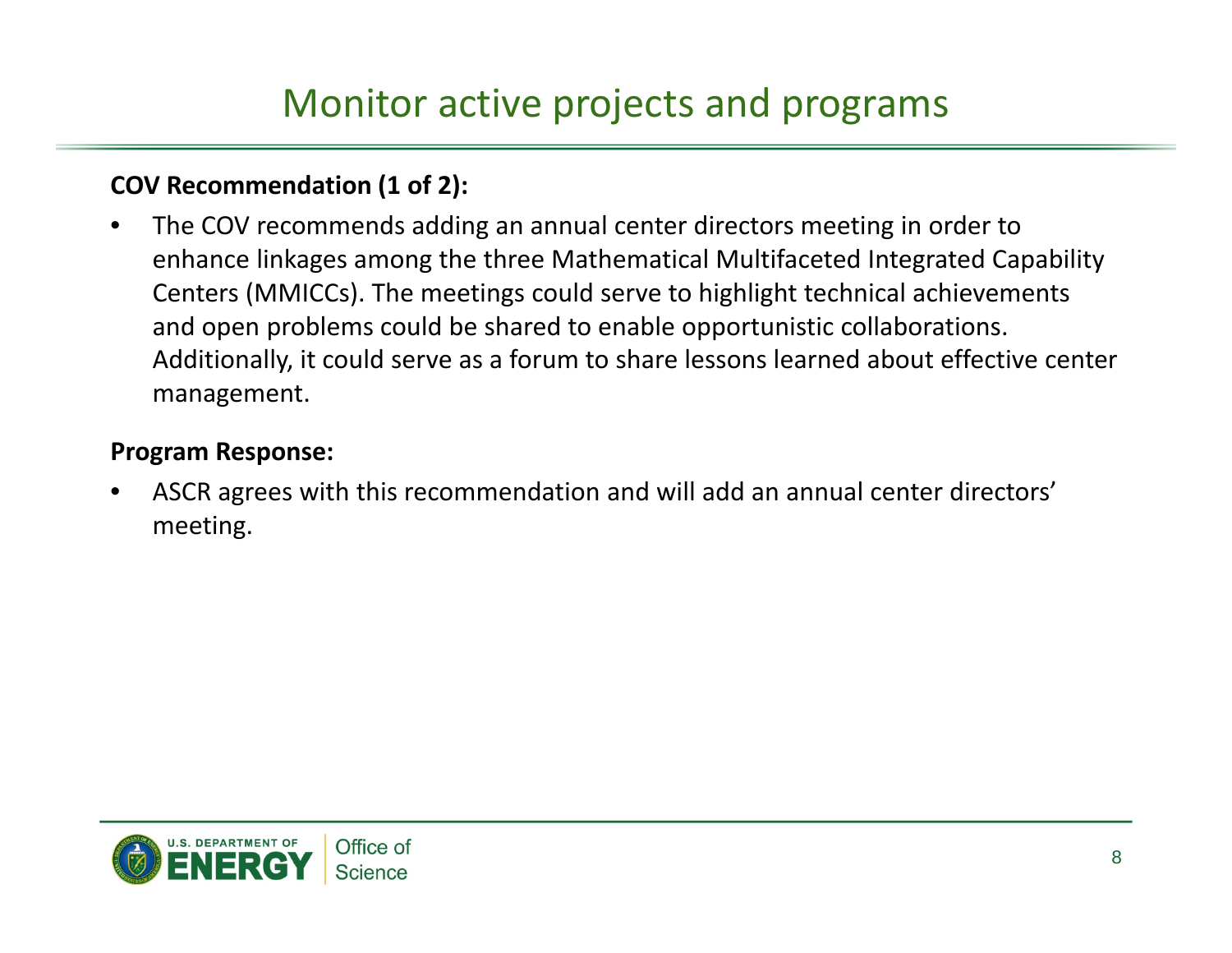### Monitor active projects and programs

### **COV Recommendation (2 of 2):**

• The COV recommends instituting the use of <sup>a</sup> standard reporting format for the annual progress reports, including length and description of information to be provided.

### **Program Response:**

- ASCR agrees that <sup>a</sup> standard reporting format is useful. ASCR understands that <sup>a</sup> federal‐wide standard format is being developed and will implement that format as quickly as possible.
- DOE laboratories progress reports (limited to 8 pages) include:
	- Technical progress (free format)
	- Any noteworthy changes in scope, schedule, budget, issues, or personnel in the last year or anticipated in future.
	- A brief (< 1 page) summary of your work plan for the next fiscal.
	- Bulleted list of key accomplishments, including relevance and impact to DOE
	- Transitions for past and future research. Comprehensive list of publications, presentations, or other noteworthy deliverables, e.g. software produced. (Not counted toward page limit)

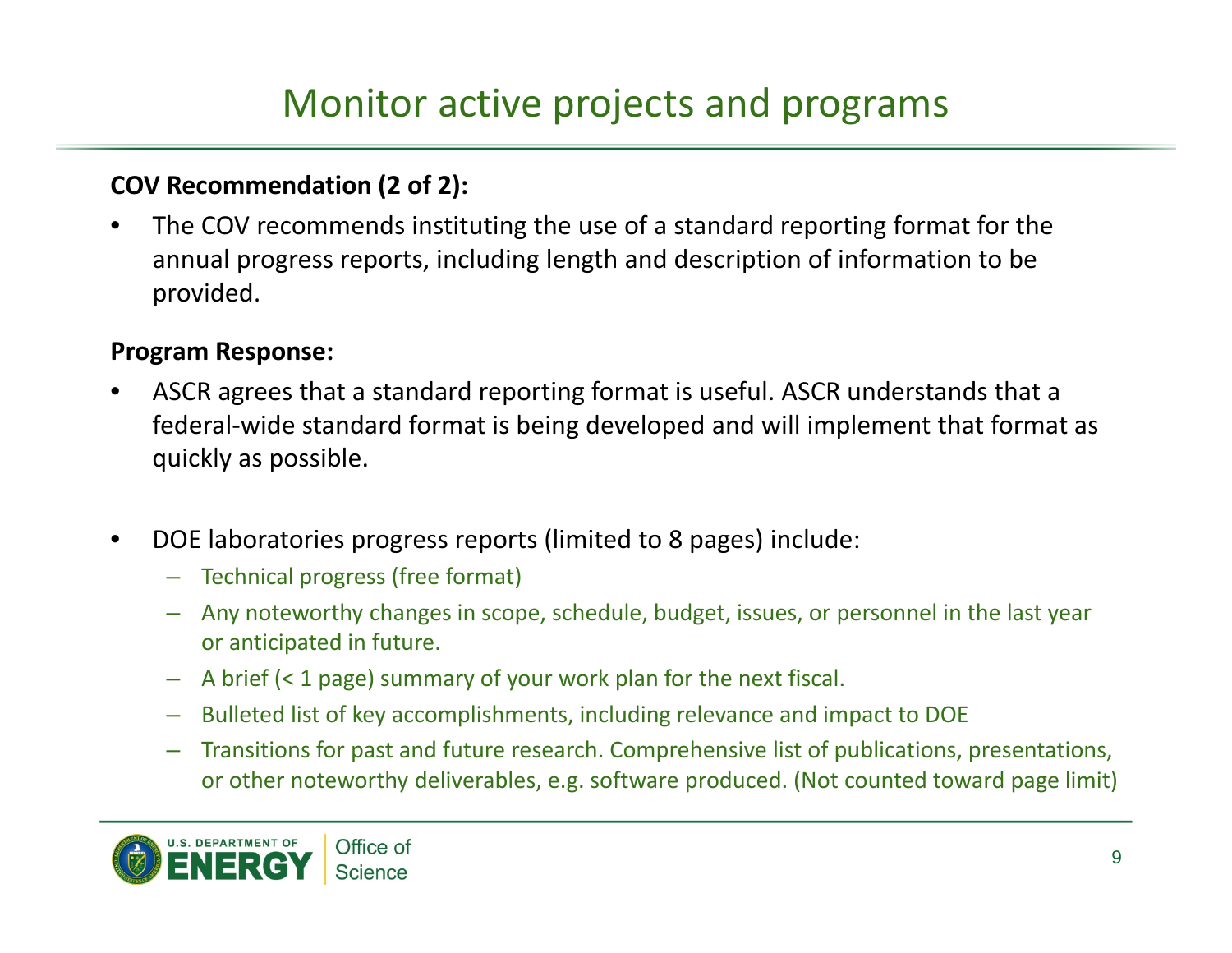## The breadth and depth of portfolio elements

### **COV Recommendation (1 of 3):**

• The COV recommends that ASCR develop <sup>a</sup> short‐term visitors program with the MMICCs, with concomitant funding, to enable promising researchers to develop collaborations with center members. Even with <sup>a</sup> relatively modest investment, such a program holds the potential for greatly increasing the scale and scope of new capabilities developed at an MMICC by leveraging research supported in large part through universities and other agencies. It may also help to bring new researchers into the Applied Mathematics Program.

### **Program Response:**

• ASCR will consider this recommendation. ASCR will discuss this with the MMICC center directors and also examine other visitors' program to determine an appropriate implementation of such <sup>a</sup> program and the associated costs. Assuming strong interest from the MMICCs and availability of funds, ASCR may implement this recommendation in FY15.

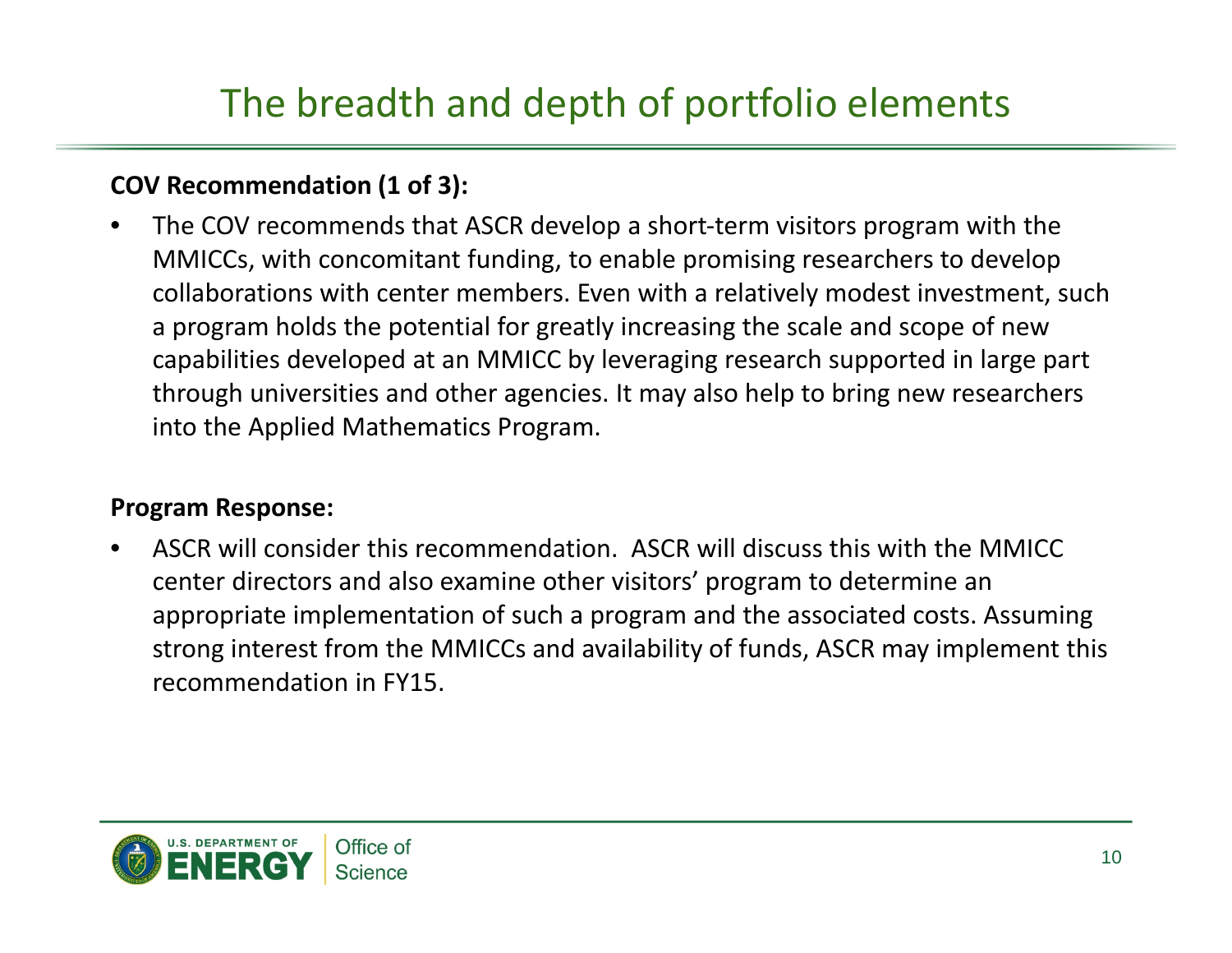## The breadth and depth of portfolio elements

### **COV Recommendation (2 of 3):**

• The COV recommends investigating the addition of <sup>a</sup> new interdisciplinary program of applied mathematics‐statistics‐computer science‐facilities that could drive the next generation of fundamental research broadly applicable to the analysis of experimental/observational facilities data.

### **Program Response:**

• ASCR will consider this recommendation as part of ASCR strategic planning activities.

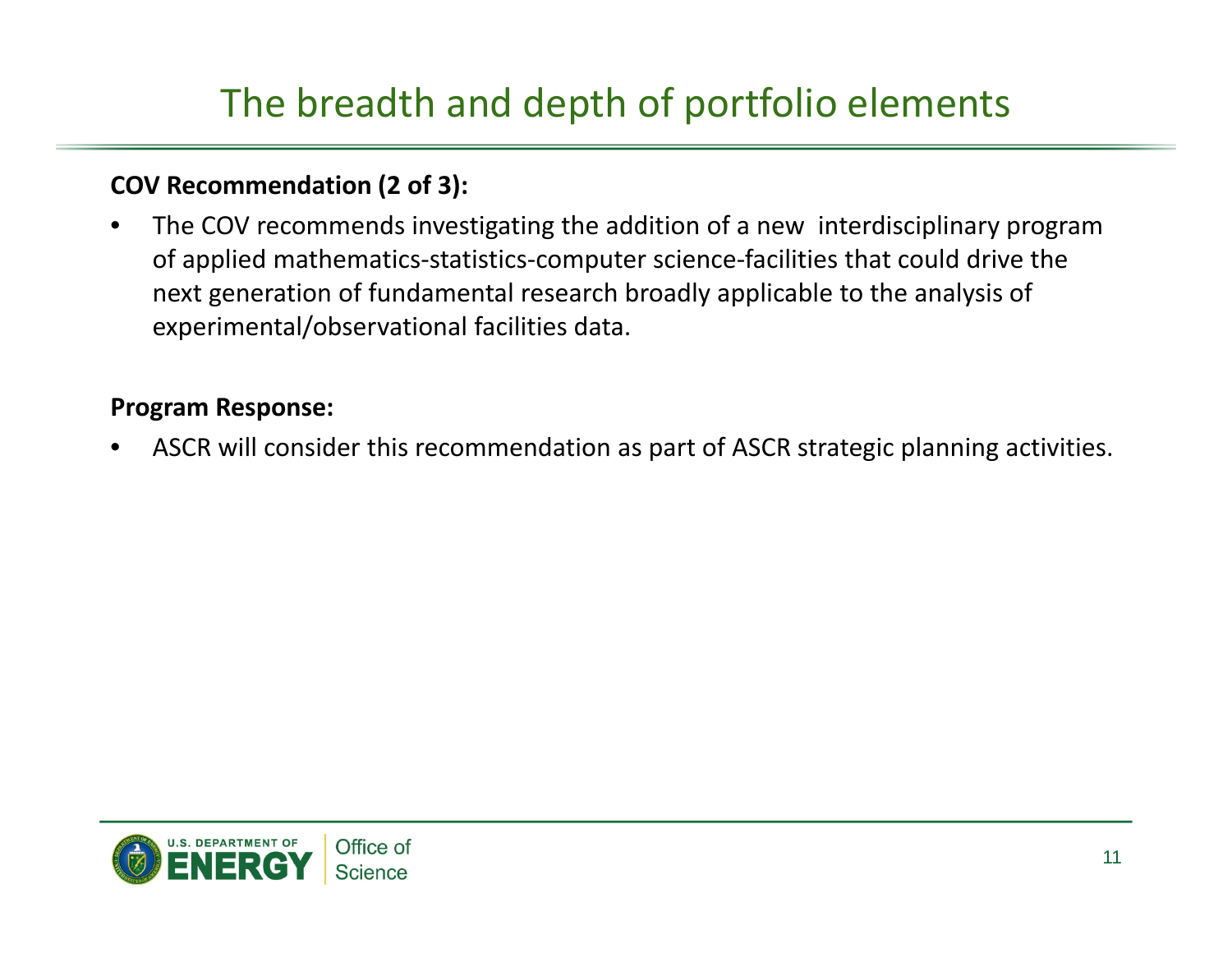# Math / Stats for DOE Data Research Projects

**Active Subspace Methods for Data‐Intensive Inverse Problems** *Paul Constantine*, Colorado School of Mines, Wang (MIT), Youssef Marzouk (MIT), Tan Bui (UT Austin)

**Combining Data and Simulation to Predict the Behavior of Complex Systems** *John Bell*, Lawrence Berkeley National Lab (LBNL), Marcus Day (LBNL), George Pau (LBNL), Michael Kowalsky (LBNL), Jonathan Goodman (NYU), Ray Grout (NREL), Salman Habib (ANL)

**Machine Learning Algorithms for Matching Theories, Simulations, and Observations in Cosmology** *Jeff Schneider*, Carnegie Mellon University (CMU), Chris Genovese, Shirley Ho, Rachel Mandelbaum, Hy Trac, Peter Freeman, Barnabas Poczos, Chad Schafer (CMU)

### **Scalable Statistics and Machine Learning for Data‐Centric Science**

*Prabhat,* Lawrence Berkeley National Lab (LBNL), Benjamin Bowen, Aydin Buluc (LBNL), Michael Mahoney, Michael Saunders (Stanford), Jon McAuliffe, Sommer (UC Berkeley)

**Mathematical Modeling and Optimization for Automating Constrained Phase Retrieval** *Stefan Wild*, Argonne National Lab (ANL), Sven Leyffer, Ian McNulty, Todd Munson, David Vine (ANL)

**Spatio‐Temporal Data Analysis at Scale Using Models Based on Gaussian Processes** *Mihai Anitescu*, Argonne National Lab (ANL), Jie Chen (ANL), Michael Stein (U Chicago)

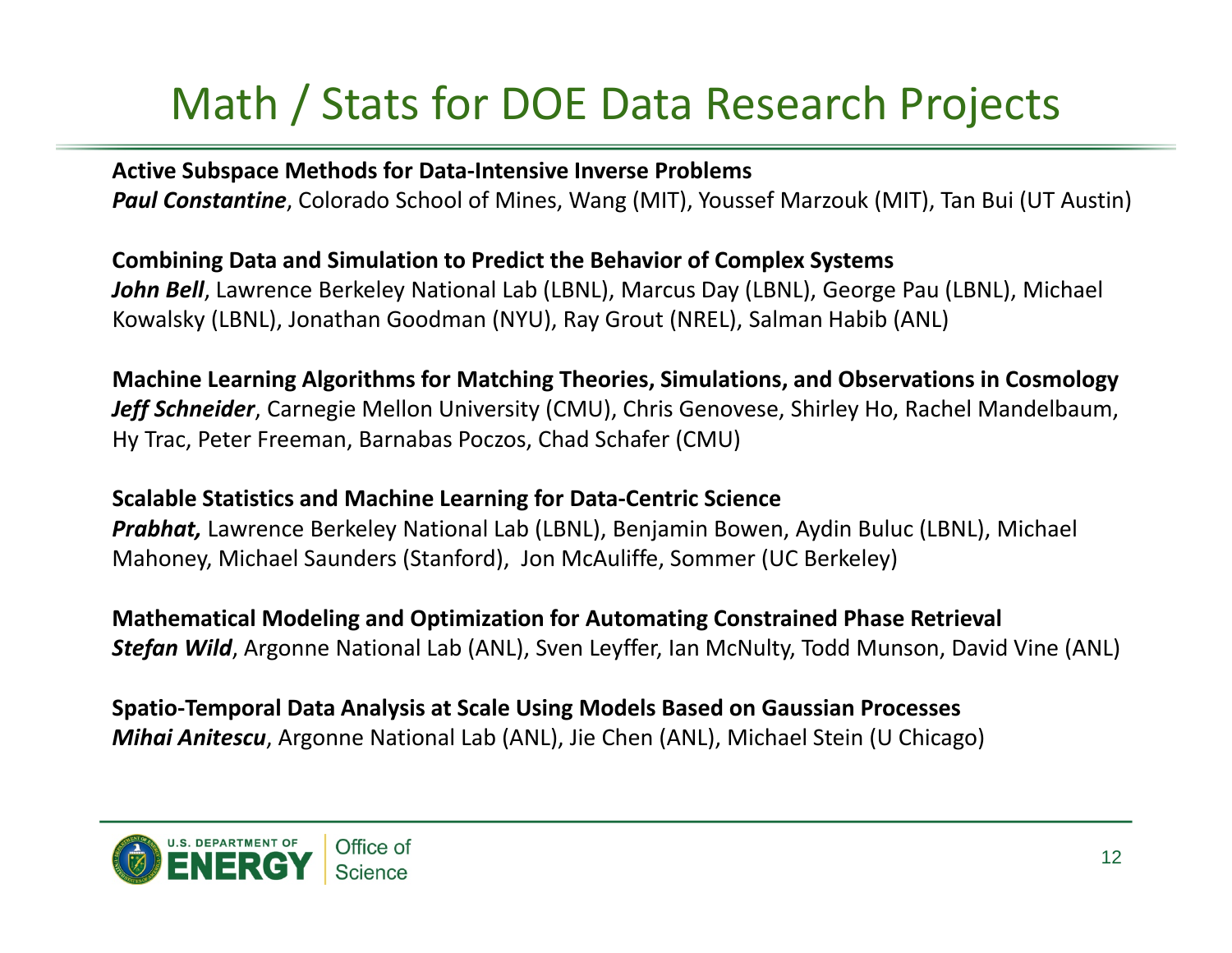## A Snapshot of the ASCR Data Ecosystem

- **Math / Stats for DOE Data**
- **Scalable Data Management, Analysis and Visualization (SDAV) SciDAC institute**
	- [http://www.sdav](http://www.sdav-scidac.org)‐scidac.org/
- **ASCR / BES projects**
- **FY14 Computer Science solicitation "Scientific Data Management, Analysis and Visualization at Extreme Scale"**
- **Accelerating Scientific Knowledge Discovery**
	- [http://science.energy.gov/~/media/ascr/pdf/program](http://science.energy.gov/~/media/ascr/pdf/program-documents/docs/ASKD_Report_V1_0.pdf)-documents/docs/ASKD Report V1 0.pdf
- **ASCAC report on Synergistic Challenges in Data‐Intensive Science and Exascale Computing**
	- [http://science.energy.gov/~/media/ascr/ascac/pdf/reports/2013/ASCAC\\_Data\\_Intensive\\_Comp](http://science.energy.gov/~/media/ascr/ascac/pdf/reports/2013/ASCAC_Data_Intensive_Comp) uting report final.pdf
- **Report on HEP / ASCR Data summit**
	- <http://science.energy.gov/~/media/ascr/pdf/program>‐ documents/docs/HEP\_ASCR\_Data\_Summit\_Report\_April\_2013.pdf
- **Data Crosscutting Requirements Review**
	- <http://science.energy.gov/~/media/ascr/pdf/program>documents/docs/ASCR\_DataCrosscutting2\_8\_28\_13.pdf

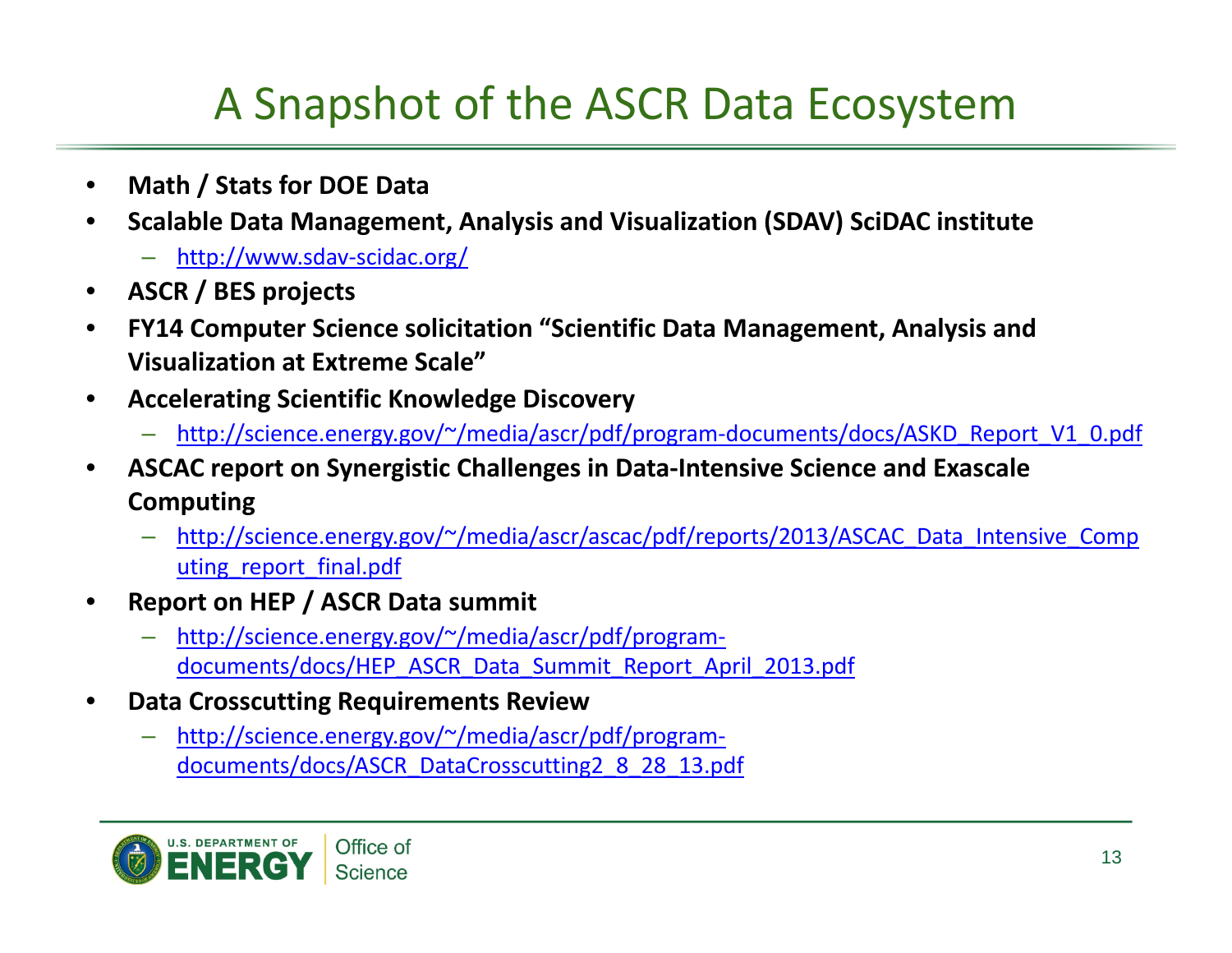## The breadth and depth of portfolio elements

### **COV Recommendation (3 of 3):**

• The COV recommends that ASCR continue its outreach efforts to professional societies and research communities through sponsored workshops and conference attendance, as these are critical to program development.

### **Program Response:**

• ASCR agrees with this recommendation and will continue to pursue outreach to the applied mathematics community pending available funds for travel and for DOE‐sponsored workshops.

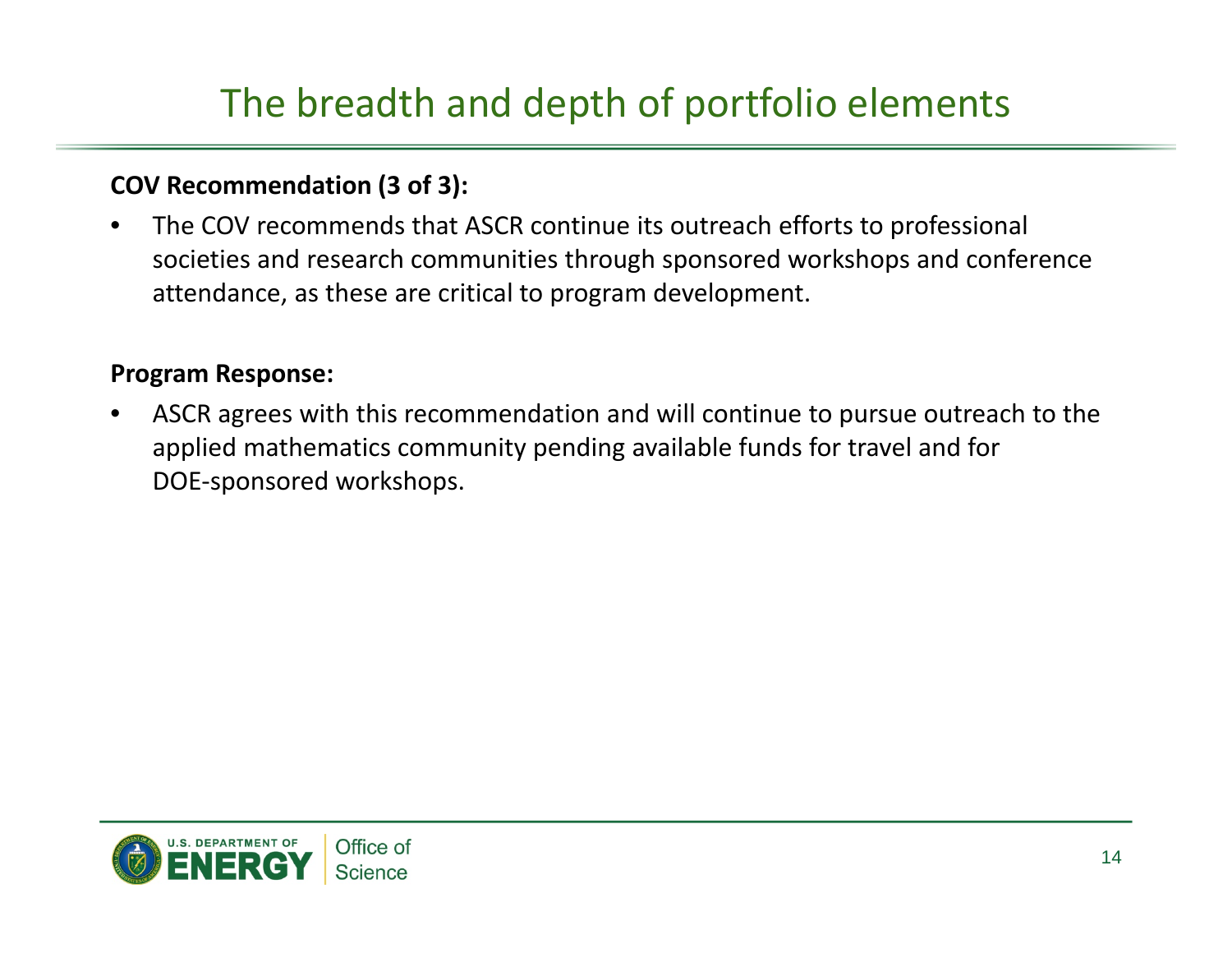### The national and international standing of the program with regard to other applied mathematics research programs

#### **COV Recommendation (1 of 2):**

• The COV recommends that the review and annual reporting process for the MMICCs include <sup>a</sup> listing of awards and accolades received by the project participants with brief summaries indicating the associated technical achievements. This report can be used to highlight the leadership role of the MMICCs.

#### **Program Response:**

- ASCR agrees with this recommendation. An annual review of the MMICCs was implemented around the same time as the COV. These recommendations will be incorporated into the annual reporting requirements of the MMICCs.
- Current annual MMICC reviews include:
	- A 2‐3 page summary of center including (1) Motivation: Grand Challenge and Integrated Math, (2) Research Plan, (3) Coordination/Integration plans.
	- 5 year road map.
	- Presentations by MMICC researchers that is peer‐reviewed.
	- A progress report (15 page limit) with following appendices:
		- An up‐to‐date, high‐level organizational chart.
		- Presentations and publications:
			- A list of peer‐reviewed papers published/accepted for publication directly related to this MMICC.
			- A list of conferences, workshops, and other external meetings you or your team members have attended directly related to this MMICC.
			- A list of invited presentations you or your team members have given directly related to this MMICC.